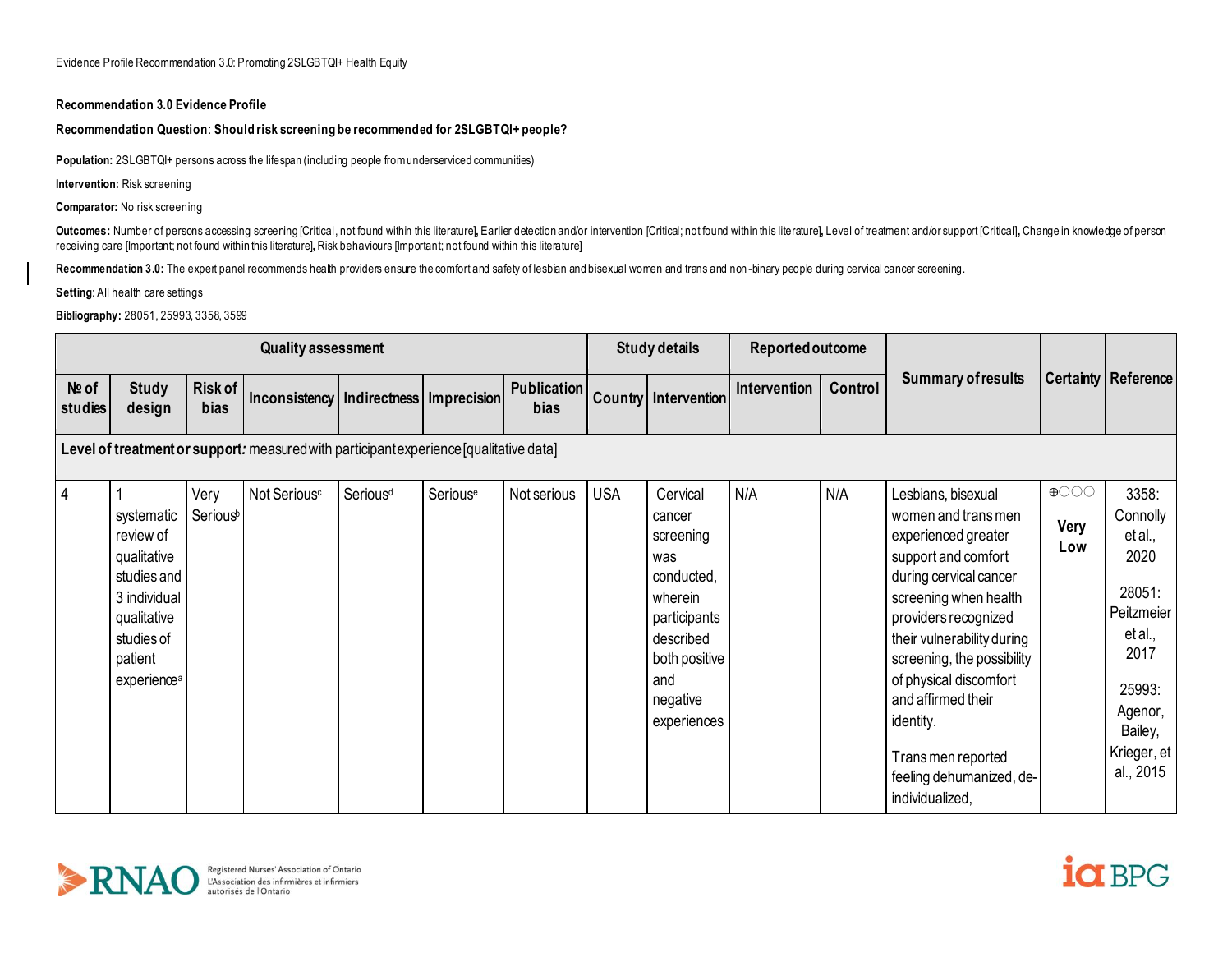|                  |                           |                 | Evidence Profile Recommendation 3.0: Promoting 2SLGBTQI+ Health Equity |  |  |  |                      |                                  |                  |         |                                                                                                                                                                                                                                                                                                                                                                                                                                                                 |                                     |
|------------------|---------------------------|-----------------|------------------------------------------------------------------------|--|--|--|----------------------|----------------------------------|------------------|---------|-----------------------------------------------------------------------------------------------------------------------------------------------------------------------------------------------------------------------------------------------------------------------------------------------------------------------------------------------------------------------------------------------------------------------------------------------------------------|-------------------------------------|
|                  | <b>Quality assessment</b> |                 |                                                                        |  |  |  | <b>Study details</b> |                                  | Reported outcome |         |                                                                                                                                                                                                                                                                                                                                                                                                                                                                 |                                     |
| Nº of<br>studies | <b>Study</b><br>design    | Risk of<br>bias | Inconsistency   Indirectness   Imprecision                             |  |  |  |                      | Publication Country Intervention | Intervention     | Control | <b>Summary of results</b>                                                                                                                                                                                                                                                                                                                                                                                                                                       | <b>Certainty   Reference</b>        |
|                  |                           |                 |                                                                        |  |  |  |                      |                                  |                  |         | experiencing gender<br>dysphoria and were more<br>likely to seek cervical<br>cancer screening when<br>providers were<br>knowledgeable,<br>respectful or accepting of<br>their transmasculine<br>status.<br>Black lesbians and<br>bisexual women<br>experienced several<br>barriers to cervical<br>cancer screening<br>including heterosexism,<br>overt health provider<br>discomfort, and failure to<br>acknowledge sexual<br>identity, racism and<br>classism. | 3599:<br>Johnson<br>et al.,<br>2020 |

### **Explanations**

<sup>c</sup> Qualitative data was consistent across themes and studies. We did not downgrade.





<sup>&</sup>lt;sup>a</sup>No quantitative evidence answering this research question was identified.

**b** All included studies explored firsthand accounts of experience with cervical cancer screening and offered qualitative data. In the absence of quantitative evidence, we are treating these studies as non-intervention, non-randomized studies (cross-sectional or single arm). We downgraded by 2 due to very serious concerns in risk of bias according to the domains of the ROBINS-I tool.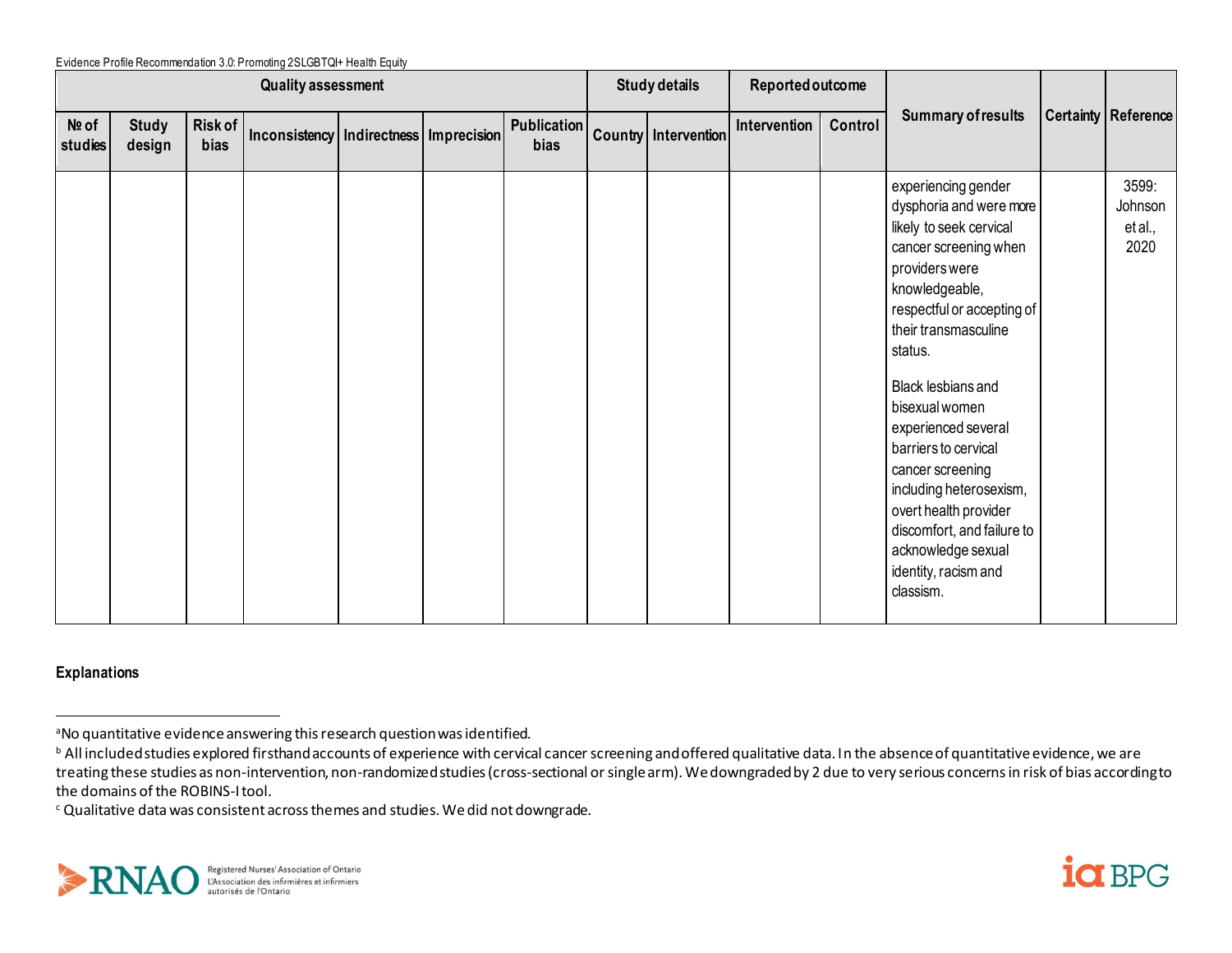d Interventions received by participants varied widely acrossstudies. For example, those that experienced both positive and ne gative cervical cancer screening care. We downgraded by 1.

<sup>e</sup> Total number of participants across studies was 349. We are unable to ascertain an effect estimate or confidence intervals. We downgraded by 1.0.



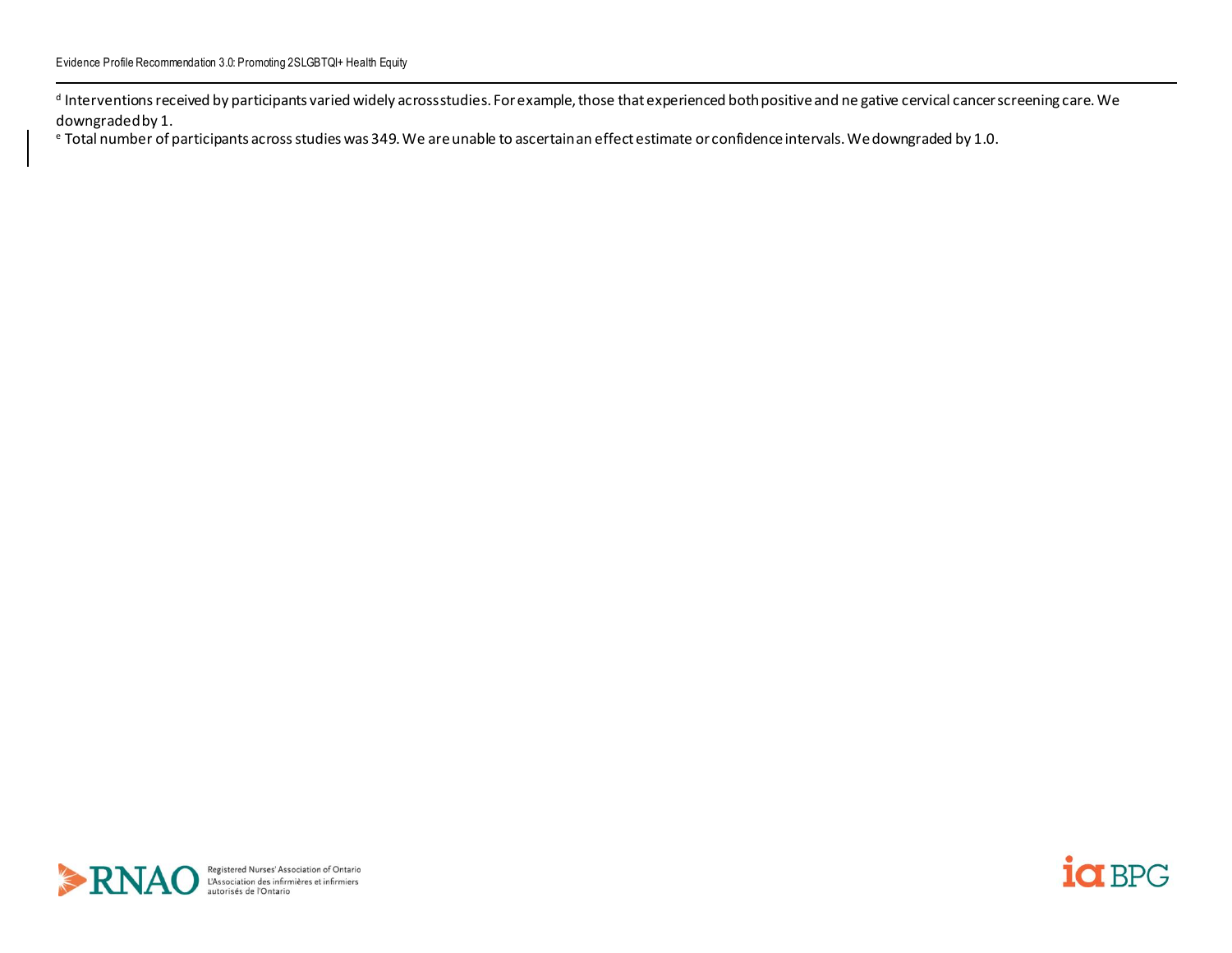### Evidence Profile Recommendation 3.0: Promoting 2SLGBTQI+ Health Equity **CERQual Evidence Profile**

# **Question 5: Should risk screening be recommended for 2SLGBTQI+ people?**

Recommendation 3.0: The expert panel recommends health providers ensure the comfort and safety of lesbian and bisexual women and trans and non -binary people during cervical cancer screening.

**Aim:** To explore the 2SLGBTQI+ patient experience of risk screening in relation to patient level of treatment and support, comfort and saf ety.

# **Bibliography:** 28051, 25993, 3358, 3599

| Finding: Lesbians, bisexual women and trans men experienced greater support and comfort during cervical cancer screening when health providers recognized their vulnerability during<br>screening, the possibility of physical discomfort and affirmed their identity. |                               |                                                |                                        |                                            |                                            |                                    |                                                      |  |  |  |
|------------------------------------------------------------------------------------------------------------------------------------------------------------------------------------------------------------------------------------------------------------------------|-------------------------------|------------------------------------------------|----------------------------------------|--------------------------------------------|--------------------------------------------|------------------------------------|------------------------------------------------------|--|--|--|
| <b>Studies</b>                                                                                                                                                                                                                                                         | <b>Included</b>               |                                                | <b>CERQual Assessment</b>              | <b>Overall CERQual</b>                     | <b>Explanation of Judgement</b>            |                                    |                                                      |  |  |  |
| contributing to<br>the Finding                                                                                                                                                                                                                                         | study<br>designs              | Assessment of<br>Methodological<br>Limitations | Assessment of<br>Relevance             | Assessment of<br>Coherence                 | Assessment of<br>Adequacy of Data          | <b>Assessment of</b><br>Confidence |                                                      |  |  |  |
| 3358: Connolly                                                                                                                                                                                                                                                         | 3358:                         | Minor concerns (Two                            | No concerns                            | Minor concerns                             | No concerns                                | $\oplus \oplus \oplus \odot$       | The finding was graded as                            |  |  |  |
| et al., 2020                                                                                                                                                                                                                                                           | Narrative<br>systematic       | individual studies did<br>not address          | (Studies were<br>representative of the | (There was some<br>inter-study variability | (One systematic<br>review, three           | Moderate                           | moderate confidence due to<br>minor concerns over    |  |  |  |
| 28051:                                                                                                                                                                                                                                                                 | review.                       | researcher reflexivity                         | phenomena of                           | in the participant data)                   | individual studies                         |                                    | methodological limitations of                        |  |  |  |
| Peitzmeier et al<br>2017                                                                                                                                                                                                                                               | Included<br>studies used      | or participant<br>confidentiality)             | interest)                              |                                            | included offering<br>moderately rich data) |                                    | the individual studies and<br>coherence. Therewereno |  |  |  |
|                                                                                                                                                                                                                                                                        | in-depth or                   |                                                |                                        |                                            |                                            |                                    | concerns related to relevance                        |  |  |  |
| 25993: Agenor,                                                                                                                                                                                                                                                         | semi-                         |                                                |                                        |                                            |                                            |                                    | or data adequacy.                                    |  |  |  |
| Bailey, Krieger,<br>et al., 2015                                                                                                                                                                                                                                       | structured<br>interviews.     |                                                |                                        |                                            |                                            |                                    |                                                      |  |  |  |
|                                                                                                                                                                                                                                                                        |                               |                                                |                                        |                                            |                                            |                                    |                                                      |  |  |  |
| 3599: Johnson et                                                                                                                                                                                                                                                       | 28051: in-                    |                                                |                                        |                                            |                                            |                                    |                                                      |  |  |  |
| al., 2020                                                                                                                                                                                                                                                              | depth<br>interviews           |                                                |                                        |                                            |                                            |                                    |                                                      |  |  |  |
|                                                                                                                                                                                                                                                                        | with                          |                                                |                                        |                                            |                                            |                                    |                                                      |  |  |  |
|                                                                                                                                                                                                                                                                        | grounded                      |                                                |                                        |                                            |                                            |                                    |                                                      |  |  |  |
|                                                                                                                                                                                                                                                                        | theory<br>analysis            |                                                |                                        |                                            |                                            |                                    |                                                      |  |  |  |
|                                                                                                                                                                                                                                                                        |                               |                                                |                                        |                                            |                                            |                                    |                                                      |  |  |  |
|                                                                                                                                                                                                                                                                        | 25993:                        |                                                |                                        |                                            |                                            |                                    |                                                      |  |  |  |
|                                                                                                                                                                                                                                                                        | focus groups<br>with thematic |                                                |                                        |                                            |                                            |                                    |                                                      |  |  |  |
|                                                                                                                                                                                                                                                                        | analysis                      |                                                |                                        |                                            |                                            |                                    |                                                      |  |  |  |



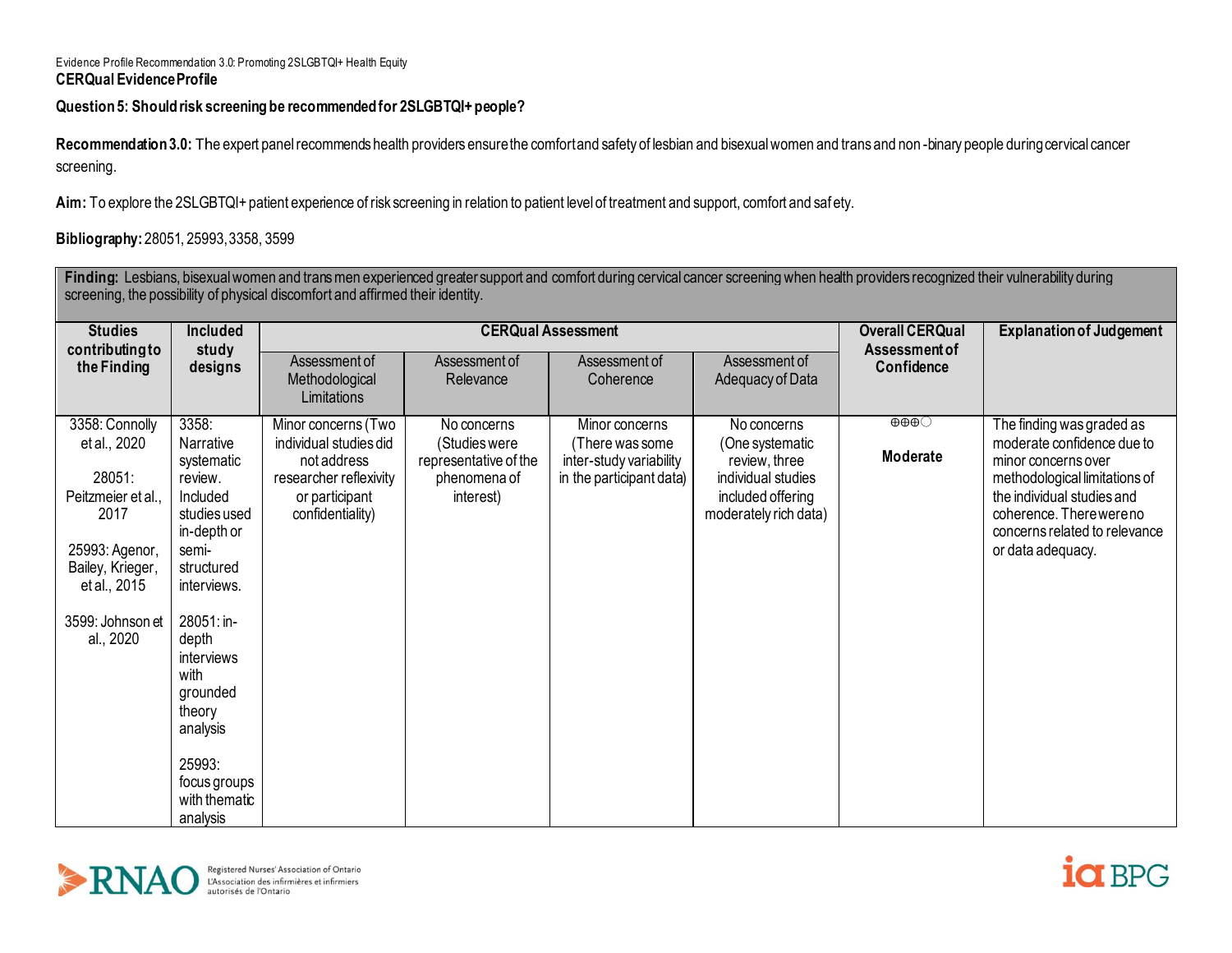| Evidence Profile Recommendation 3.0: Promoting 2SLGBTQI+ Health Equity                                                                                                                                                             |                                                                                                                                                                                                                                                                           |                                                                                                                    |                                                                                 |                                                                   |                                                                                                    |                   |                                                                                                                                                                                                                           |  |  |
|------------------------------------------------------------------------------------------------------------------------------------------------------------------------------------------------------------------------------------|---------------------------------------------------------------------------------------------------------------------------------------------------------------------------------------------------------------------------------------------------------------------------|--------------------------------------------------------------------------------------------------------------------|---------------------------------------------------------------------------------|-------------------------------------------------------------------|----------------------------------------------------------------------------------------------------|-------------------|---------------------------------------------------------------------------------------------------------------------------------------------------------------------------------------------------------------------------|--|--|
| respectful or accepting of their transmasculine status.<br>3358: Connolly                                                                                                                                                          | 3599: semi-<br>structured<br>interviews<br>with content<br>analysis<br>3358:                                                                                                                                                                                              | Minor concerns (One                                                                                                | No concerns                                                                     | No concerns (Data in                                              | No concerns                                                                                        | $\Theta$ $\Theta$ | Finding: Trans men reported feeling dehumanized, de-individualized, experiencing gender dysphoria and were more likely to seek cervical cancer screening when providers were know ledgeable,<br>The finding was graded as |  |  |
| et al., 2020<br>28051:<br>Peitzmeier et al.,<br>2017<br>3599: Johnson et<br>al., 2020                                                                                                                                              | Narrative<br>systematic<br>review.<br>Included<br>studies used<br>in-depth or<br>semi-<br>structured<br>interviews.<br>28051: in-<br>depth<br>interviews<br>with<br>grounded<br>theory<br>analysis<br>3599: semi-<br>structured<br>interviews<br>with content<br>analysis | individual study did<br>not address<br>researcher reflexivity<br>or participant<br>confidentiality)                | (Studies were<br>representative of the<br>phenomena of<br>interest)             | the study was<br>coherent)                                        | (One systematic<br>review, two individual<br>studies included<br>offering moderately<br>rich data) | <b>Moderate</b>   | moderate confidence due to<br>minor concerns over<br>methodological limitations of<br>the individual studies and<br>coherence. Therewereno<br>concerns related to relevance<br>or data adequacy.                          |  |  |
| Finding: Black lesbians and bisexual women experienced several barriers to cervical cancer screening including heterosexism, overt health provider discomfort, and failure to acknowledge sexual<br>identity, racism and classism. |                                                                                                                                                                                                                                                                           |                                                                                                                    |                                                                                 |                                                                   |                                                                                                    |                   |                                                                                                                                                                                                                           |  |  |
| 25993: Agenor,<br>Bailey, Krieger,<br>et al., 2015                                                                                                                                                                                 | 25993:<br>focus groups<br>with thematic<br>analysis                                                                                                                                                                                                                       | Moderate concerns<br>(The study did not<br>address researcher<br>reflexivity or<br>participant<br>confidentiality) | No concerns<br>(Study was<br>representative of the<br>phenomena of<br>interest) | No concerns<br>(Participant data in<br>the study was<br>cohesive) | Minor concerns<br>(Only one study<br>offering moderately<br>rich data)                             | $\oplus$<br>Low   | The finding was graded as<br>moderate confidence due to<br>moderate concerns over<br>methodological limitations of<br>the individual studies and<br>minor concerns over data                                              |  |  |
|                                                                                                                                                                                                                                    |                                                                                                                                                                                                                                                                           |                                                                                                                    |                                                                                 |                                                                   |                                                                                                    |                   | adequacy. There were no                                                                                                                                                                                                   |  |  |